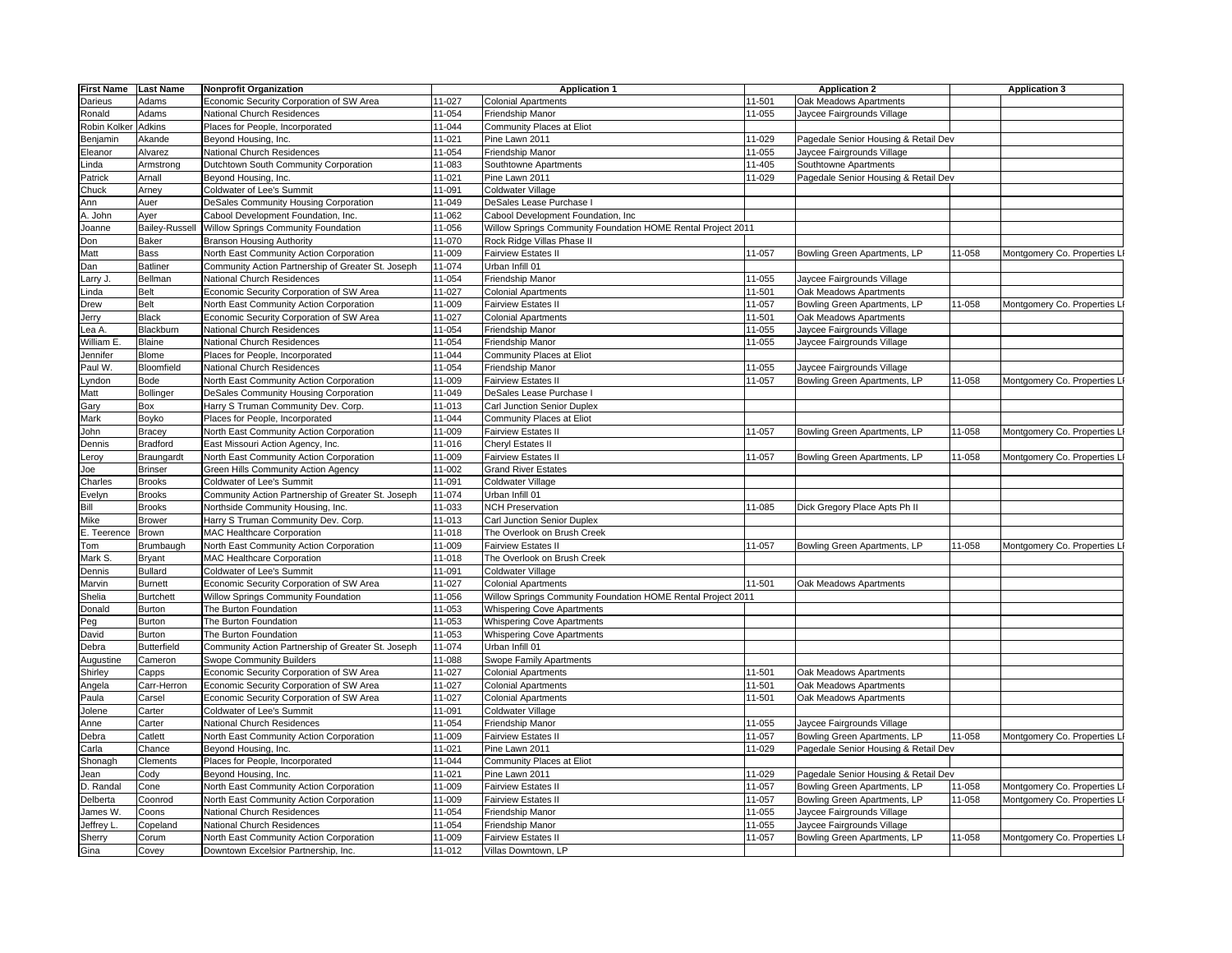| Dorothy     | Cox         | East Missouri Action Agency, Inc.                         | 11-016 | Cheryl Estates II                      |        |                                                             |        |                              |
|-------------|-------------|-----------------------------------------------------------|--------|----------------------------------------|--------|-------------------------------------------------------------|--------|------------------------------|
| Ruthie      | Cox         | Economic Security Corporation of SW Area                  | 11-027 | <b>Colonial Apartments</b>             | 11-501 | Oak Meadows Apartments                                      |        |                              |
| Nancy       | Cripes      | Places for People, Incorporated                           | 11-044 | <b>Community Places at Eliot</b>       |        |                                                             |        |                              |
| Rich        | Daniels     | North East Community Action Corporation                   | 11-009 | Fairview Estates II                    | 11-057 | Bowling Green Apartments, LP                                | 11-058 | Montgomery Co. Properties LI |
| Joseph      | Davis       | Dutchtown South Community Corporation                     | 11-083 | Southtowne Apartments                  | 11-405 | Southtowne Apartments                                       |        |                              |
| Katherine   | Deason      | East Missouri Action Agency, Inc.                         | 11-016 | Cheryl Estates II                      |        |                                                             |        |                              |
| Diane       | Diebold     | East Missouri Action Agency, Inc.                         | 11-016 | Cheryl Estates II                      |        |                                                             |        |                              |
| Jeff M.     | Doles       | National Church Residences                                | 11-054 | Friendship Manor                       | 11-055 |                                                             |        |                              |
|             |             |                                                           | 11-033 | <b>NCH Preservation</b>                | 11-085 | laycee Fairgrounds Village<br>Dick Gregory Place Apts Ph II |        |                              |
| Tom         | Duda        | Northside Community Housing, Inc.                         |        |                                        |        |                                                             |        |                              |
| Tammy       | Durbin      | East Missouri Action Agency, Inc.                         | 11-016 | Cheryl Estates II                      |        |                                                             |        |                              |
| Jennifer    | Earl        | North East Community Action Corporation                   | 11-009 | Fairview Estates II                    | 11-057 | Bowling Green Apartments, LP                                | 11-058 | Montgomery Co. Properties L  |
| Gladys      | Edwards     | East Missouri Action Agency, Inc.                         | 11-016 | Cheryl Estates II                      |        |                                                             |        |                              |
| Susan       | Ehlers      | Places for People, Incorporated                           | 11-044 | Community Places at Eliot              |        |                                                             |        |                              |
| Anne        | Einspanier  | Beyond Housing, Inc.                                      | 11-021 | Pine Lawn 2011                         | 11-029 | Pagedale Senior Housing & Retail Dev                        |        |                              |
| Joanne      | Ellis       | Coldwater of Lee's Summit                                 | 11-091 | Coldwater Village                      |        |                                                             |        |                              |
| E. Frank    | Ellis       | <b>Swope Community Builders</b>                           | 11-088 | Swope Family Apartments                |        |                                                             |        |                              |
| Hazel       | Erby        | Beyond Housing, Inc.                                      | 11-021 | Pine Lawn 2011                         | 11-029 | Pagedale Senior Housing & Retail Dev                        |        |                              |
| Cindy       | Esely       | Community Action Partnership of Greater St. Joseph        | 11-074 | Urban Infill 01                        |        |                                                             |        |                              |
| Clayton     | Evans       | Beyond Housing, Inc.                                      | 11-021 | Pine Lawn 2011                         | 11-029 | Pagedale Senior Housing & Retail Dev                        |        |                              |
| Fran        | Fanara      | Beyond Housing, Inc.                                      | 11-021 | Pine Lawn 2011                         | 11-029 | Pagedale Senior Housing & Retail Dev                        |        |                              |
| Bill        | Fanara      | Northside Community Housing, Inc.                         | 11-033 | <b>NCH Preservation</b>                | 11-085 | Dick Gregory Place Apts Ph II                               |        |                              |
| Doris       | Fast        | Economic Security Corporation of SW Area                  | 11-027 | <b>Colonial Apartments</b>             | 11-501 | Oak Meadows Apartments                                      |        |                              |
| Floyd       | Faulkner    | East Missouri Action Agency, Inc.                         | 11-016 | Cheryl Estates II                      |        |                                                             |        |                              |
| Dorothy     | Fauntleroy  | <b>Swope Community Builders</b>                           | 11-088 | Swope Family Apartments                |        |                                                             |        |                              |
| Reese W     | Fayde       | Preservation of Affordable Housing Inc.                   | 11-505 | Oak Meadows Apartments                 |        |                                                             |        |                              |
| Alex        | Fenney      | Northside Community Housing, Inc.                         | 11-033 | <b>NCH Preservation</b>                | 11-085 | Dick Gregory Place Apts Ph II                               |        |                              |
| _innette    | Ferguson    | NorthWest Communities Development Corp                    | 11-092 | Mt Washington                          |        |                                                             |        |                              |
| Alison      | Ferring     | Places for People, Incorporated                           | 11-044 | Community Places at Eliot              |        |                                                             |        |                              |
| Becky       | Forrest     | <b>Swope Community Builders</b>                           | 11-088 | Swope Family Apartments                |        |                                                             |        |                              |
| Robert E    | Foster      | National Church Residences                                | 11-054 | Friendship Manor                       | 11-055 | Jaycee Fairgrounds Village                                  |        |                              |
|             | Fox         | Places for People, Incorporated                           | 11-044 |                                        |        |                                                             |        |                              |
| James       |             |                                                           |        | Community Places at Eliot              |        |                                                             |        |                              |
| Janice      | Franklin    | Economic Security Corporation of SW Area                  | 11-027 | <b>Colonial Apartments</b>             | 11-501 | Oak Meadows Apartments                                      |        |                              |
| srael L     | Gaither     | The Salvation Army, an Illinois corporation               | 11-041 | TSA St. Louis Veterans Housing Project |        |                                                             |        |                              |
| Doug        | Galaskie    | North East Community Action Corporation                   | 11-009 | <b>Fairview Estates II</b>             | 11-057 | Bowling Green Apartments, LP                                | 11-058 | Montgomery Co. Properties L  |
| Gib         | Garrow      | Harry S Truman Community Dev. Corp.                       | 11-013 | <b>Carl Junction Senior Duplex</b>     |        |                                                             |        |                              |
| Sam         | Gaskell     | Economic Security Corporation of SW Area                  | 11-027 | <b>Colonial Apartments</b>             | 11-501 | Oak Meadows Apartments                                      |        |                              |
| Cynthia L   | Gerst       | National Church Residences                                | 11-054 | Friendship Manor                       | 11-055 | Jaycee Fairgrounds Village                                  |        |                              |
| William     | Gilbert     | Beyond Housing, Inc.                                      | 11-021 | Pine Lawn 2011                         | 11-029 | Pagedale Senior Housing & Retail Dev                        |        |                              |
| oura        | Gilbert     | DeSales Community Housing Corporation                     | 11-049 | DeSales Lease Purchase I               |        |                                                             |        |                              |
| Michael     | Goeke       | Northside Community Housing, Inc.                         | 11-033 | <b>NCH Preservation</b>                | 11-085 | Dick Gregory Place Apts Ph II                               |        |                              |
| Mark        | Goldhaber   | Preservation of Affordable Housing Inc.                   | 11-505 | Oak Meadows Apartments                 |        |                                                             |        |                              |
| Pat         | Gooch       | Harry S Truman Community Dev. Corp.                       | 11-013 | Carl Junction Senior Duplex            |        |                                                             |        |                              |
| Pasty       | Graven      | Cabool Development Foundation, Inc.                       | 11-062 | Cabool Development Foundation, Inc.    |        |                                                             |        |                              |
| Jeff        | Graves      | East Missouri Action Agency, Inc.                         | 11-016 | Cheryl Estates II                      |        |                                                             |        |                              |
| Clara       | Green       | Delta Area Community Development Corporation (DACI 11-005 |        | Allgeier Manor                         |        |                                                             |        |                              |
| John        | Greene      | NorthWest Communities Development Corp                    | 11-092 | Mt Washington                          |        |                                                             |        |                              |
| Ron         | Greeson     | North East Community Action Corporation                   | 11-009 | <b>Fairview Estates II</b>             | 11-057 | Bowling Green Apartments, LP                                | 11-058 | Montgomery Co. Properties L  |
| Brent       | Greniger    | Harry S Truman Community Dev. Corp.                       | 11-013 | Carl Junction Senior Duplex            |        |                                                             |        |                              |
| Walter      | Griffin     | Green Hills Community Action Agency                       | 11-002 | <b>Grand River Estates</b>             |        |                                                             |        |                              |
| Daniel      | Gutierrez   | Intercontinental Affordable Housing, Inc                  | 11-401 | Pennbrooke Apartments                  | 11-402 | Alcazar Apartments                                          |        |                              |
| Kit         | Hadley      | Preservation of Affordable Housing Inc.                   | 11-505 | Oak Meadows Apartments                 |        |                                                             |        |                              |
| Brenda      | Hambrick    | Downtown Excelsior Partnership, Inc.                      | 11-012 | Villas Downtown, LP                    |        |                                                             |        |                              |
| Rev. Russ   | Hamiltion   | Green Hills Community Action Agency                       | 11-002 | <b>Grand River Estates</b>             |        |                                                             |        |                              |
|             | Hark        | North East Community Action Corporation                   | 11-009 | <b>Fairview Estates II</b>             | 11-057 | Bowling Green Apartments, LP                                | 11-058 | Montgomery Co. Properties L  |
| Roy         |             |                                                           | 11-016 | Cheryl Estates II                      |        |                                                             |        |                              |
| Cheryl      | Hayden      | East Missouri Action Agency, Inc.                         |        |                                        |        |                                                             |        |                              |
| Merle       | Heatwole    | The Salvation Army, an Illinois corporation               | 11-041 | TSA St. Louis Veterans Housing Project |        |                                                             |        |                              |
| Rick        | Heldorfer   | Places for People, Incorporated                           | 11-044 | <b>Community Places at Eliot</b>       |        |                                                             |        |                              |
| Earl        | Henderson   | Delta Area Community Development Corporation (DACI 11-005 |        | Allgeier Manor                         |        |                                                             |        |                              |
| .eon        | Hicks       | Green Hills Community Action Agency                       | 11-002 | <b>Grand River Estates</b>             |        |                                                             |        |                              |
| Deretha     | Hicks-Sykes | Community Action Partnership of Greater St. Joseph        | 11-074 | Urban Infill 01                        |        |                                                             |        |                              |
| Bramwell E. | Higgins     | The Salvation Army, an Illinois corporation               | 11-041 | TSA St. Louis Veterans Housing Project |        |                                                             |        |                              |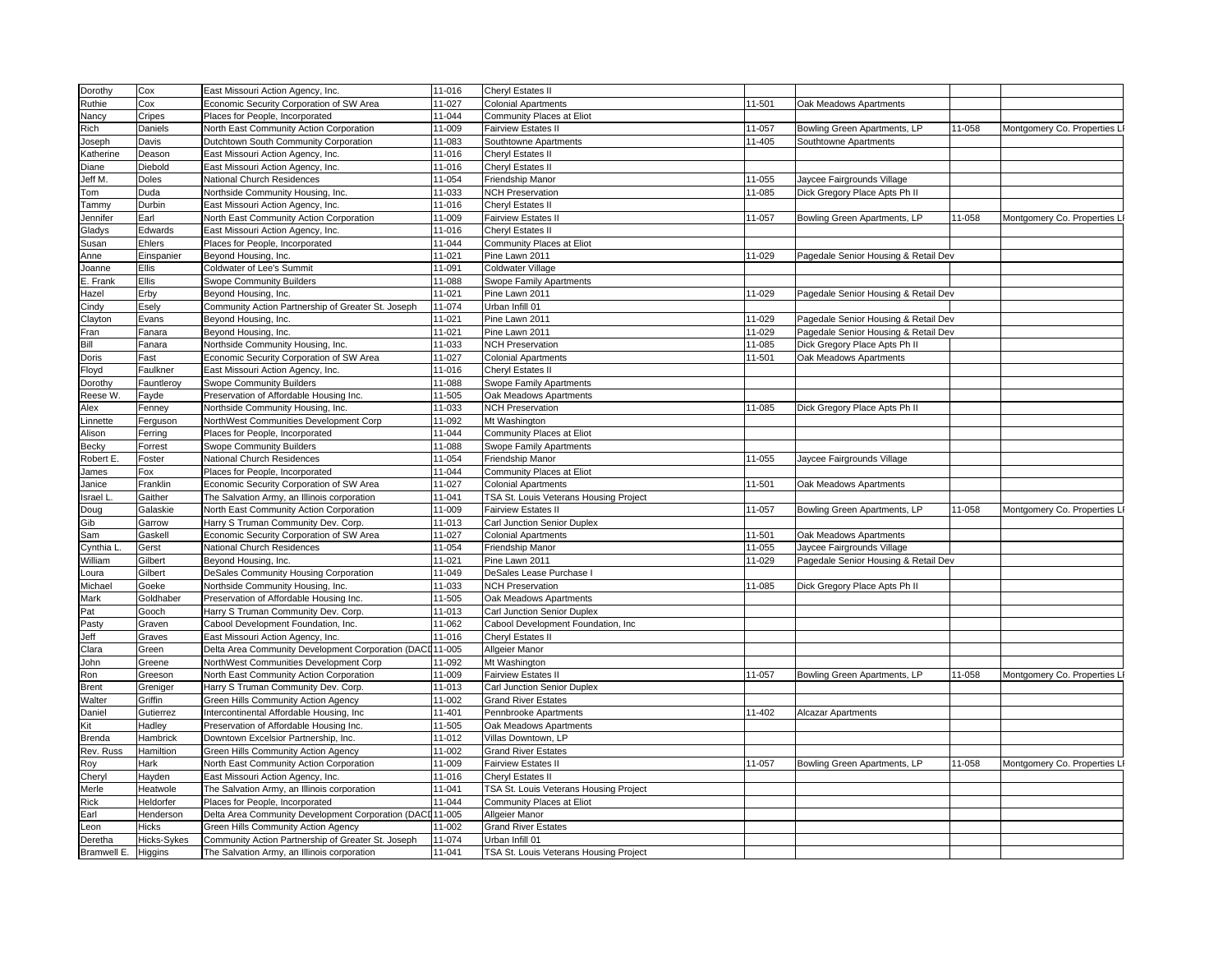| Nash            | High                                                                                                                                                                                                                     | Coldwater of Lee's Summit                                       | 11-091           | Coldwater Village                                            |                  |                                                 |        |                              |
|-----------------|--------------------------------------------------------------------------------------------------------------------------------------------------------------------------------------------------------------------------|-----------------------------------------------------------------|------------------|--------------------------------------------------------------|------------------|-------------------------------------------------|--------|------------------------------|
| Tim             | Hobart                                                                                                                                                                                                                   | Places for People, Incorporated                                 | 11-044           | Community Places at Eliot                                    |                  |                                                 |        |                              |
| Jack            | Hodge                                                                                                                                                                                                                    | Green Hills Community Action Agency                             | 11-002           | <b>Grand River Estates</b>                                   |                  |                                                 |        |                              |
| William         | Holly                                                                                                                                                                                                                    | East Missouri Action Agency, Inc.                               | 11-016           | Cheryl Estates II                                            |                  |                                                 |        |                              |
| Ed              | Honesty, Jr.                                                                                                                                                                                                             | <b>Swope Community Builders</b>                                 | 11-088           | Swope Family Apartments                                      |                  |                                                 |        |                              |
| Beverly         | Hooker                                                                                                                                                                                                                   | Green Hills Community Action Agency                             | 11-002           | <b>Grand River Estates</b>                                   |                  |                                                 |        |                              |
| .inda           | Houghton                                                                                                                                                                                                                 | Green Hills Community Action Agency                             | 11-002           | <b>Grand River Estates</b>                                   |                  |                                                 |        |                              |
| ۲ay             | Howes                                                                                                                                                                                                                    | North East Community Action Corporation                         | 11-009           | <b>Fairview Estates II</b>                                   | 11-057           | Bowling Green Apartments, LP                    | 11-058 | Montgomery Co. Properties LI |
| Pearl           | Hughes                                                                                                                                                                                                                   | <b>Wellston Community Support Association</b>                   | 11-084           | WCSA Homes V                                                 |                  |                                                 |        |                              |
| Deserata        |                                                                                                                                                                                                                          | Hughes-Harlen Wellston Community Support Association            | 11-084           | <b>WCSA Homes V</b>                                          |                  |                                                 |        |                              |
| Randall         | Hundley                                                                                                                                                                                                                  | Swope Community Builders                                        | 11-088           | Swope Family Apartments                                      |                  |                                                 |        |                              |
| Dennis          | Hunter                                                                                                                                                                                                                   | Cabool Development Foundation, Inc.                             | 11-062           | Cabool Development Foundation, Inc                           |                  |                                                 |        |                              |
| <b>Kathleen</b> | Hupper                                                                                                                                                                                                                   | National Church Residences                                      | 11-054           | Friendship Manor                                             | 11-055           | Jaycee Fairgrounds Village                      |        |                              |
| Fr. William     | Hutchinson                                                                                                                                                                                                               | Northside Community Housing, Inc.                               | 11-033           | <b>NCH Preservation</b>                                      | 11-085           | Dick Gregory Place Apts Ph II                   |        |                              |
| Allan           | vie, IV                                                                                                                                                                                                                  |                                                                 | 11-021           | Pine Lawn 2011                                               | 11-029           | Pagedale Senior Housing & Retail Dev            |        |                              |
|                 |                                                                                                                                                                                                                          | Beyond Housing, Inc.                                            |                  | oretta Hall Townhomes                                        |                  |                                                 |        |                              |
| Cynthia         | Johnson                                                                                                                                                                                                                  | Carr Square Tenant Corporation                                  | 11-040<br>11-088 |                                                              |                  |                                                 |        |                              |
| Arthur          | Johnson                                                                                                                                                                                                                  | <b>Swope Community Builders</b>                                 |                  | <b>Swope Family Apartments</b>                               |                  |                                                 |        |                              |
| <b>Stacey</b>   |                                                                                                                                                                                                                          | Johnson-Crosb Swope Community Builders                          | 11-088           | Swope Family Apartments                                      |                  |                                                 |        |                              |
| Brian           | Johnston                                                                                                                                                                                                                 | Green Hills Community Action Agency                             | 11-002           | <b>Grand River Estates</b>                                   |                  |                                                 |        |                              |
| Floyd           | Jones                                                                                                                                                                                                                    | National Church Residences                                      | 11-054           | Friendship Manor                                             | 11-055           | Jaycee Fairgrounds Village                      |        |                              |
| Glenda          | Justus                                                                                                                                                                                                                   | <b>Branson Housing Authority</b>                                | 11-070           | Rock Ridge Villas Phase II                                   |                  |                                                 |        |                              |
| .isa            | Kahn                                                                                                                                                                                                                     | The Burton Foundation                                           | 11-053           | <b>Whispering Cove Apartments</b>                            |                  |                                                 |        |                              |
| Paul            | Kaufmann                                                                                                                                                                                                                 | Places for People, Incorporated                                 | 11-044           | Community Places at Eliot                                    |                  |                                                 |        |                              |
| <b>Oyas</b>     | <eith< td=""><td>North East Community Action Corporation</td><td>11-009</td><td>Fairview Estates II</td><td>11-057</td><td>Bowling Green Apartments, LP</td><td>11-058</td><td>Montgomery Co. Properties LI</td></eith<> | North East Community Action Corporation                         | 11-009           | Fairview Estates II                                          | 11-057           | Bowling Green Apartments, LP                    | 11-058 | Montgomery Co. Properties LI |
| John            | <ennedy< td=""><td>Northside Community Housing, Inc.</td><td>11-033</td><td><b>NCH Preservation</b></td><td>11-085</td><td>Dick Gregory Place Apts Ph II</td><td></td><td></td></ennedy<>                                | Northside Community Housing, Inc.                               | 11-033           | <b>NCH Preservation</b>                                      | 11-085           | Dick Gregory Place Apts Ph II                   |        |                              |
| Donald R.       | <b>Kimble</b>                                                                                                                                                                                                            | National Church Residences                                      | 11-054           | Friendship Manor                                             | 11-055           | Jaycee Fairgrounds Village                      |        |                              |
| . Kalimba       | <b>Kindell</b>                                                                                                                                                                                                           | Beyond Housing, Inc.                                            | 11-021           | Pine Lawn 2011                                               | 11-029           | Pagedale Senior Housing & Retail Dev            |        |                              |
| arry            | (ing                                                                                                                                                                                                                     | Community Action Partnership of Greater St. Joseph              | 11-074           | Urban Infill 01                                              |                  |                                                 |        |                              |
| Robbie          | King                                                                                                                                                                                                                     | Economic Security Corporation of SW Area                        | 11-027           | <b>Colonial Apartments</b>                                   | 11-501           | Oak Meadows Apartments                          |        |                              |
| (evin           | Kissling                                                                                                                                                                                                                 | Places for People, Incorporated                                 | 11-044           | Community Places at Eliot                                    |                  |                                                 |        |                              |
| Jackie          | Knabe                                                                                                                                                                                                                    | Coldwater of Lee's Summit                                       | 11-091           | Coldwater Village                                            |                  |                                                 |        |                              |
| Phill           | Knott                                                                                                                                                                                                                    | Willow Springs Community Foundation                             | 11-056           | Willow Springs Community Foundation HOME Rental Project 2011 |                  |                                                 |        |                              |
| Scott           | <b>Kolker</b>                                                                                                                                                                                                            | Places for People, Incorporated                                 | 11-044           | Community Places at Eliot                                    |                  |                                                 |        |                              |
| Bill            | Krenn                                                                                                                                                                                                                    | Places for People, Incorporated                                 | 11-044           | Community Places at Eliot                                    |                  |                                                 |        |                              |
| George          | .ane                                                                                                                                                                                                                     | North East Community Action Corporation                         | 11-009           | Fairview Estates II                                          | 11-057           | Bowling Green Apartments, LP                    | 11-058 | Montgomery Co. Properties LI |
| George          | .atimer                                                                                                                                                                                                                  | Preservation of Affordable Housing Inc.                         | 11-505           | Oak Meadows Apartments                                       |                  |                                                 |        |                              |
| Stanton         | awrence                                                                                                                                                                                                                  | Beyond Housing, Inc.                                            | 11-021           | Pine Lawn 2011                                               | 11-029           | Pagedale Senior Housing & Retail Dev            |        |                              |
| Steve           | awver                                                                                                                                                                                                                    | Harry S Truman Community Dev. Corp.                             | 11-013           | Carl Junction Senior Duplex                                  |                  |                                                 |        |                              |
| Fred            | ayton                                                                                                                                                                                                                    | North East Community Action Corporation                         | 11-009           | <b>Fairview Estates II</b>                                   | 11-057           | Bowling Green Apartments, LP                    | 11-058 | Montgomery Co. Properties LI |
| ١I              | eake                                                                                                                                                                                                                     | Northside Community Housing, Inc.                               | 11-033           | <b>NCH Preservation</b>                                      | 11-085           | Dick Gregory Place Apts Ph II                   |        |                              |
| Robert J.       | ∟ehmann                                                                                                                                                                                                                  | Intercontinental Affordable Housing, Inc                        | 11-401           | Pennbrooke Apartments                                        | 11-402           | Alcazar Apartments                              |        |                              |
| Helen           |                                                                                                                                                                                                                          | eimbach-Zech Community Action Partnership of Greater St. Joseph | 11-074           | Urban Infill 01                                              |                  |                                                 |        |                              |
| Gillis          | _eonard                                                                                                                                                                                                                  | North East Community Action Corporation                         | 11-009           | <b>Fairview Estates II</b>                                   | 11-057           | Bowling Green Apartments, LP                    | 11-058 |                              |
|                 |                                                                                                                                                                                                                          |                                                                 | 11-074           |                                                              |                  |                                                 |        | Montgomery Co. Properties L  |
| Nilda           | ewis                                                                                                                                                                                                                     | Community Action Partnership of Greater St. Joseph              |                  | Urban Infill 01                                              |                  |                                                 |        |                              |
| Henry           | opez.                                                                                                                                                                                                                    | Economic Security Corporation of SW Area                        | 11-027<br>11-083 | <b>Colonial Apartments</b>                                   | 11-501<br>11-405 | Oak Meadows Apartments<br>Southtowne Apartments |        |                              |
| 3usan           | _uepker                                                                                                                                                                                                                  | Dutchtown South Community Corporation                           |                  | Southtowne Apartments                                        |                  |                                                 |        |                              |
| lohnny W.       | uter, II                                                                                                                                                                                                                 | <b>Wellston Community Support Association</b>                   | 11-084           | WCSA Homes V                                                 |                  |                                                 |        |                              |
| Paul            | Maddox                                                                                                                                                                                                                   | North East Community Action Corporation                         | 11-009           | <b>Fairview Estates II</b>                                   | 11-057           | Bowling Green Apartments, LP                    | 11-058 | Montgomery Co. Properties LI |
| Marcy           | Mager                                                                                                                                                                                                                    | Green Hills Community Action Agency                             | 11-002           | <b>Grand River Estates</b>                                   |                  |                                                 |        |                              |
| Anita           | Maltbia                                                                                                                                                                                                                  | Swope Community Builders                                        | 11-088           | Swope Family Apartments                                      |                  |                                                 |        |                              |
| Jerry           | Marquis                                                                                                                                                                                                                  | East Missouri Action Agency, Inc.                               | 11-016           | Cheryl Estates II                                            |                  |                                                 |        |                              |
| Paul            | Martin                                                                                                                                                                                                                   | Beyond Housing, Inc.                                            | 11-021           | Pine Lawn 2011                                               | 11-029           | Pagedale Senior Housing & Retail Dev            |        |                              |
| Mike            | Maskus                                                                                                                                                                                                                   | Beyond Housing, Inc.                                            | 11-021           | Pine Lawn 2011                                               | 11-029           | Pagedale Senior Housing & Retail Dev            |        |                              |
| Bette           | Maxwell                                                                                                                                                                                                                  | North East Community Action Corporation                         | 11-009           | <b>Fairview Estates II</b>                                   | 11-057           | Bowling Green Apartments, LP                    | 11-058 | Montgomery Co. Properties L  |
| Mathew D.       | Mayer                                                                                                                                                                                                                    | <b>Wellston Community Support Association</b>                   | 11-084           | <b>WCSA Homes V</b>                                          |                  |                                                 |        |                              |
| Carol Jean      | Mays                                                                                                                                                                                                                     | NorthWest Communities Development Corp                          | 11-092           | Mt Washington                                                |                  |                                                 |        |                              |
| <b>Gerald</b>   | McBrayer                                                                                                                                                                                                                 | Green Hills Community Action Agency                             | 11-002           | <b>Grand River Estates</b>                                   |                  |                                                 |        |                              |
| .arry           | McCarthy                                                                                                                                                                                                                 | Beyond Housing, Inc.                                            | 11-021           | Pine Lawn 2011                                               | 11-029           | Pagedale Senior Housing & Retail Dev            |        |                              |
| arry            | McCarthy                                                                                                                                                                                                                 | DeSales Community Housing Corporation                           | 11-049           | DeSales Lease Purchase I                                     |                  |                                                 |        |                              |
| Chris           | McCreary                                                                                                                                                                                                                 | NorthWest Communities Development Corp                          | 11-092           | Mt Washington                                                |                  |                                                 |        |                              |
| Mark            | McDaniel                                                                                                                                                                                                                 | Coldwater of Lee's Summit                                       | 11-091           | <b>Coldwater Village</b>                                     |                  |                                                 |        |                              |
|                 |                                                                                                                                                                                                                          |                                                                 |                  |                                                              |                  |                                                 |        |                              |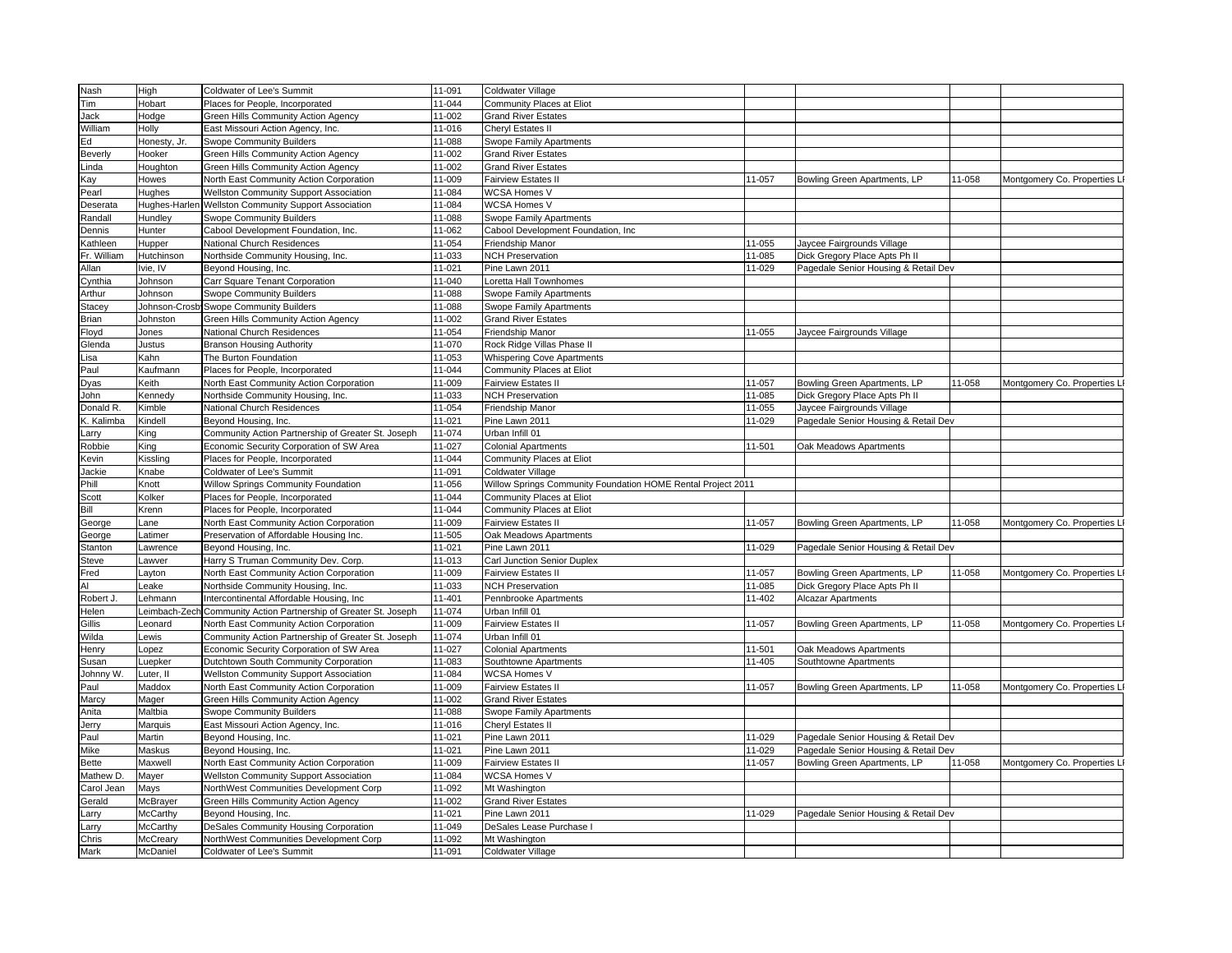| Regina          | McDaniel             | East Missouri Action Agency, Inc.                                     | 11-016           | Cheryl Estates II                                            |        |                                      |        |                              |
|-----------------|----------------------|-----------------------------------------------------------------------|------------------|--------------------------------------------------------------|--------|--------------------------------------|--------|------------------------------|
| David           | McEwen               | Green Hills Community Action Agency                                   | 11-002           | <b>Grand River Estates</b>                                   |        |                                      |        |                              |
| Fran            | Meeker               | Green Hills Community Action Agency                                   | 11-002           | <b>Grand River Estates</b>                                   |        |                                      |        |                              |
| <b>Steve</b>    | Meier                | Places for People, Incorporated                                       | 11-044           | Community Places at Eliot                                    |        |                                      |        |                              |
| Bill            | Metroff              | Places for People, Incorporated                                       | 11-044           | Community Places at Eliot                                    |        |                                      |        |                              |
| Michael A       | Michaud              | MAC Healthcare Corporation                                            | 11-018           | The Overlook on Brush Creek                                  |        |                                      |        |                              |
| Scott           | Middleton            | Downtown Excelsior Partnership, Inc.                                  | 11-012           | Villas Downtown, LP                                          |        |                                      |        |                              |
| Linda           | Midyett              | Community Action Partnership of Greater St. Joseph                    | 11-074           | Urban Infill 01                                              |        |                                      |        |                              |
| Fred            | <b>Mills</b>         | NorthWest Communities Development Corp                                | 11-092           | Mt Washington                                                |        |                                      |        |                              |
| Phillip         | Minden               | Northside Community Housing, Inc.                                     | 11-033           | <b>NCH Preservation</b>                                      | 11-085 | Dick Gregory Place Apts Ph II        |        |                              |
| Curt            | Mitchell             | North East Community Action Corporation                               | 11-009           | <b>Fairview Estates II</b>                                   | 11-057 | Bowling Green Apartments, LP         | 11-058 | Montgomery Co. Properties LI |
| Emily           | Modlin               | Delta Area Community Development Corporation (DACI                    | 11-005           | Allgeier Manor                                               |        |                                      |        |                              |
| Catherine       | Mood                 | Dutchtown South Community Corporation                                 | 11-083           | Southtowne Apartments                                        | 11-405 | Southtowne Apartments                |        |                              |
| AI              | Mood                 | Northside Community Housing, Inc.                                     | 11-033           | <b>NCH Preservation</b>                                      | 11-085 | Dick Gregory Place Apts Ph II        |        |                              |
| Ben             | Mook                 | Downtown Excelsior Partnership, Inc.                                  | 11-012           | Villas Downtown, LP                                          |        |                                      |        |                              |
| Patrick         | Moore                | DeSales Community Housing Corporation                                 | 11-049           | DeSales Lease Purchase I                                     |        |                                      |        |                              |
| Betty           | Moore                | Dutchtown South Community Corporation                                 | 11-083           | Southtowne Apartments                                        | 11-405 | Southtowne Apartments                |        |                              |
| Denis           | Moore                | East Missouri Action Agency, Inc.                                     | 11-016           | Cheryl Estates II                                            |        |                                      |        |                              |
| Herbert         | Morse                | Preservation of Affordable Housing Inc.                               | 11-505           | Oak Meadows Apartments                                       |        |                                      |        |                              |
| Patrick         | Mullins              | East Missouri Action Agency, Inc.                                     | 11-016           | Cheryl Estates II                                            |        |                                      |        |                              |
| Jeanne          | Murphy               | Northside Community Housing, Inc.                                     | 11-033           | <b>NCH Preservation</b>                                      | 11-085 | Dick Gregory Place Apts Ph II        |        |                              |
| Georgia         | Murray               | Preservation of Affordable Housing Inc.                               | 11-505           | Oak Meadows Apartments                                       |        |                                      |        |                              |
| Akera           | Nelson               | Delta Area Community Development Corporation (DACI 11-005             |                  | Allgeier Manor                                               |        |                                      |        |                              |
| Ginger          | Nelson               | Downtown Excelsior Partnership, Inc.                                  | 11-012           | Villas Downtown, LP                                          |        |                                      |        |                              |
| Nyla            | Newburgh             | The Burton Foundation                                                 | 11-053           | <b>Whispering Cove Apartments</b>                            |        |                                      |        |                              |
| Bob             | Nichols              | Cabool Development Foundation, Inc.                                   | 11-062           | Cabool Development Foundation, Inc                           |        |                                      |        |                              |
| Tommie          | Nix                  | <b>Branson Housing Authority</b>                                      | 11-070           | Rock Ridge Villas Phase II                                   |        |                                      |        |                              |
| Sandra          | Norman               | Northside Community Housing, Inc.                                     | 11-033           | <b>NCH Preservation</b>                                      | 11-085 | Dick Gregory Place Apts Ph II        |        |                              |
| Nestor R        | Nuesch               | The Salvation Army, an Illinois corporation                           | 11-041           | TSA St. Louis Veterans Housing Project                       |        |                                      |        |                              |
| Twila           | O'Banion             | Community Action Partnership of Greater St. Joseph                    | 11-074           | Urban Infill 01                                              |        |                                      |        |                              |
| Jamie           | Ogden                | Willow Springs Community Foundation                                   | 11-056           | Willow Springs Community Foundation HOME Rental Project 2011 |        |                                      |        |                              |
| Phillip         | Olson                | <b>Swope Community Builders</b>                                       | 11-088           | Swope Family Apartments                                      |        |                                      |        |                              |
| Nick            | Overcamp             | Beyond Housing, Inc.                                                  | 11-021           | Pine Lawn 2011                                               | 11-029 | Pagedale Senior Housing & Retail Dev |        |                              |
| Barbara         | Oxendale             | Green Hills Community Action Agency                                   | 11-002           | <b>Grand River Estates</b>                                   |        |                                      |        |                              |
| Roy             | Palmer               | Beyond Housing, Inc.                                                  | 11-021           | Pine Lawn 2011                                               | 11-029 | Pagedale Senior Housing & Retail Dev |        |                              |
| _ouis           | Perkins              | Dutchtown South Community Corporation                                 | 11-083           | Southtowne Apartments                                        | 11-405 | Southtowne Apartments                |        |                              |
| Andra           | Piering              | The Burton Foundation                                                 | 11-053           | Whispering Cove Apartments                                   |        |                                      |        |                              |
| E. Randal       | Polsley              | The Salvation Army, an Illinois corporation                           | 11-041           | TSA St. Louis Veterans Housing Project                       |        |                                      |        |                              |
| Gordon          | Proctor              | <b>Branson Housing Authority</b>                                      | 11-070           | Rock Ridge Villas Phase II                                   |        |                                      |        |                              |
| Rev. James      | Purdy                | Beyond Housing, Inc.                                                  | 11-021           | Pine Lawn 2011                                               | 11-029 | Pagedale Senior Housing & Retail Dev |        |                              |
| Jane            | Quartuccio           | Dutchtown South Community Corporation                                 | 11-083           | Southtowne Apartments                                        | 11-405 | Southtowne Apartments                |        |                              |
| Bonda           | Rawlings             | Economic Security Corporation of SW Area                              | 11-027           | <b>Colonial Apartments</b>                                   | 11-501 | Oak Meadows Apartments               |        |                              |
| Robert          | Ray                  | East Missouri Action Agency, Inc.                                     | 11-016           | Cheryl Estates II                                            |        |                                      |        |                              |
| Hubert          | Reaves               | Willow Springs Community Foundation                                   | 11-056           | Willow Springs Community Foundation HOME Rental Project 2011 |        |                                      |        |                              |
| <b>Bridget</b>  | Rebori               | Coldwater of Lee's Summit                                             | 11-091           | Coldwater Village                                            |        |                                      |        |                              |
| Trigg           | Render               | Places for People, Incorporated                                       | 11-044           | Community Places at Eliot                                    |        |                                      |        |                              |
| James           | Reynolds             | NorthWest Communities Development Corp                                | 11-092           | Mt Washington                                                |        |                                      |        |                              |
| David           | Rhodus               | Downtown Excelsior Partnership, Inc.                                  | 11-012           | Villas Downtown, LP                                          |        |                                      |        |                              |
| Brian           | Rice                 | Downtown Excelsior Partnership, Inc.                                  | 11-012           | Villas Downtown, LP                                          |        |                                      |        |                              |
| Carol Ann       | Richardson           | Willow Springs Community Foundation                                   | 11-056           | Willow Springs Community Foundation HOME Rental Project 2011 |        |                                      |        |                              |
| Stephen         | Rish                 | National Church Residences                                            | 11-054           | Friendship Manor                                             | 11-055 | Jaycee Fairgrounds Village           |        |                              |
| Jessie          | Roberts              | North East Community Action Corporation                               | 11-009           | Fairview Estates II                                          | 11-057 | Bowling Green Apartments, LP         | 11-058 | Montgomery Co. Properties LI |
| Annette         | Robertson            | Delta Area Community Development Corporation (DACI 11-005             |                  | Allgeier Manor                                               |        |                                      |        |                              |
| _eon            | Robinson, MD<br>Rome | Places for People, Incorporated<br>Beyond Housing, Inc.               | 11-044<br>11-021 | Community Places at Eliot<br>Pine Lawn 2011                  | 11-029 | Pagedale Senior Housing & Retail Dev |        |                              |
| Amy<br>Donald   | Russell              | National Church Residences                                            | 11-054           | Friendship Manor                                             | 11-055 | Jaycee Fairgrounds Village           |        |                              |
|                 |                      |                                                                       | 11-049           |                                                              |        |                                      |        |                              |
| Norah           | Ryan                 | DeSales Community Housing Corporation                                 |                  | DeSales Lease Purchase I                                     |        |                                      |        |                              |
| Richard<br>Ryan | Ryffel<br>Safi       | Beyond Housing, Inc.<br><b>Wellston Community Support Association</b> | 11-021<br>11-084 | Pine Lawn 2011<br><b>WCSA Homes V</b>                        | 11-029 | Pagedale Senior Housing & Retail Dev |        |                              |
|                 | Samuel               | Intercontinental Affordable Housing, Inc                              | 11-401           | Pennbrooke Apartments                                        | 11-402 | Alcazar Apartments                   |        |                              |
| Jey<br>Diane    | Sayre                | Delta Area Community Development Corporation (DACI 11-005             |                  | Allgeier Manor                                               |        |                                      |        |                              |
|                 |                      |                                                                       |                  |                                                              |        |                                      |        |                              |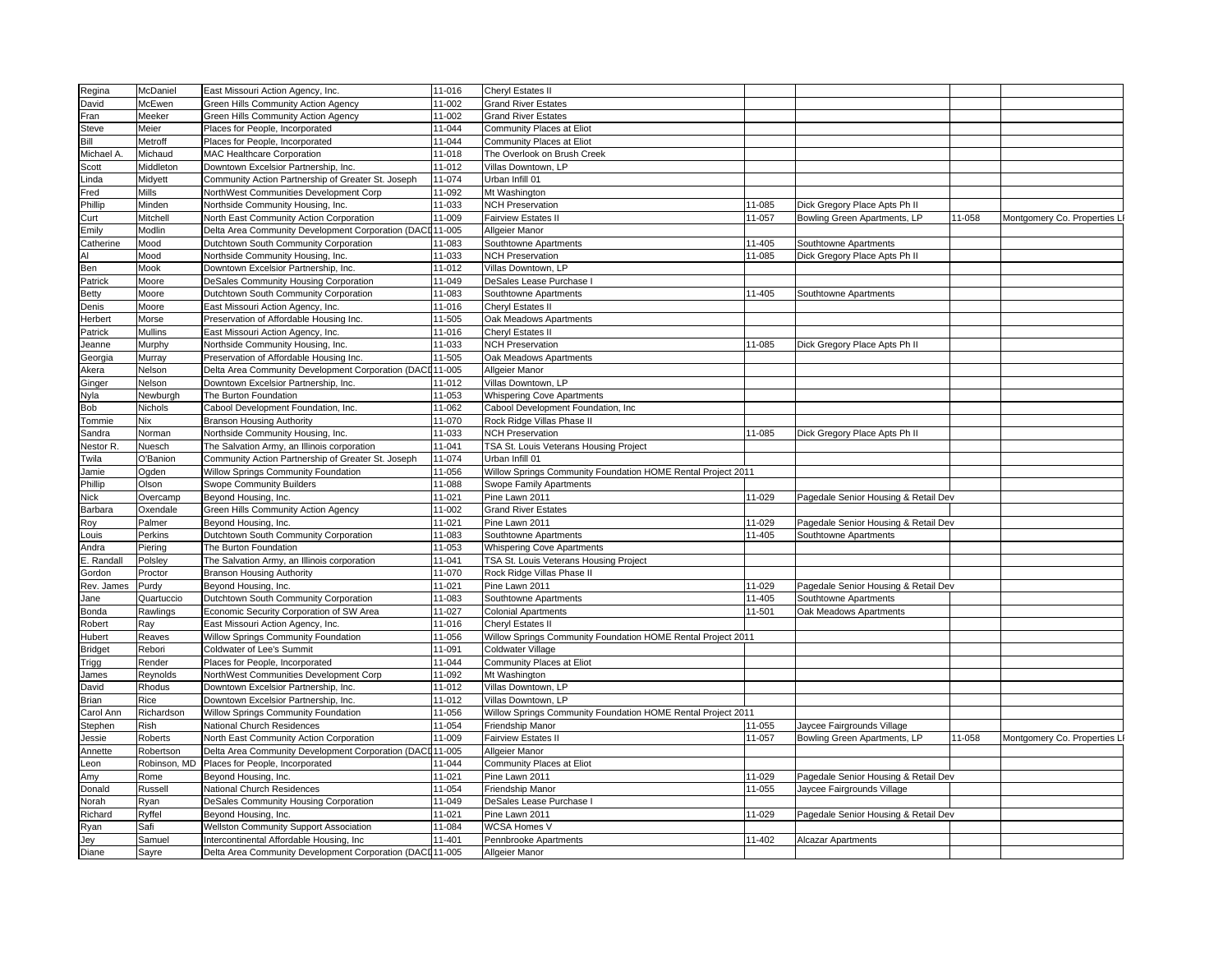| Joe                                                                                                                                                  | Schneider       | Willow Springs Community Foundation                | 11-056 | Willow Springs Community Foundation HOME Rental Project 2011 |        |                                      |        |                              |
|------------------------------------------------------------------------------------------------------------------------------------------------------|-----------------|----------------------------------------------------|--------|--------------------------------------------------------------|--------|--------------------------------------|--------|------------------------------|
| Paul R.                                                                                                                                              | Seiler          | The Salvation Army, an Illinois corporation        | 11-041 | TSA St. Louis Veterans Housing Project                       |        |                                      |        |                              |
| Aurnice                                                                                                                                              | Sharpe          | Carr Square Tenant Corporation                     | 11-040 | oretta Hall Townhomes                                        |        |                                      |        |                              |
| Ron                                                                                                                                                  | <b>Sheets</b>   | Cabool Development Foundation, Inc.                | 11-062 | Cabool Development Foundation, Inc.                          |        |                                      |        |                              |
| Tammie                                                                                                                                               | Shelton         | DeSales Community Housing Corporation              | 11-049 | DeSales Lease Purchase I                                     |        |                                      |        |                              |
| Mickey                                                                                                                                               | Shipp           | North East Community Action Corporation            | 11-009 | <b>Fairview Estates II</b>                                   | 11-057 | Bowling Green Apartments, LP         | 11-058 | Montgomery Co. Properties L  |
| an                                                                                                                                                   | Simmons         | DeSales Community Housing Corporation              | 11-049 | DeSales Lease Purchase I                                     |        |                                      |        |                              |
| Susan                                                                                                                                                | Skeen           | Cabool Development Foundation, Inc.                | 11-062 | Cabool Development Foundation, Inc                           |        |                                      |        |                              |
| Brad                                                                                                                                                 | Smith           | NorthWest Communities Development Corp             | 11-092 | Mt Washington                                                |        |                                      |        |                              |
| Jeffrey J.                                                                                                                                           | Smith           | The Salvation Army, an Illinois corporation        | 11-041 | TSA St. Louis Veterans Housing Project                       |        |                                      |        |                              |
| Sandy                                                                                                                                                | Smith           | Willow Springs Community Foundation                | 11-056 | Willow Springs Community Foundation HOME Rental Project 2011 |        |                                      |        |                              |
| Steve                                                                                                                                                | Souder          | DeSales Community Housing Corporation              | 11-049 | DeSales Lease Purchase I                                     |        |                                      |        |                              |
| Merle                                                                                                                                                | Springer        | MAC Healthcare Corporation                         | 11-018 | The Overlook on Brush Creek                                  |        |                                      |        |                              |
| lennifer                                                                                                                                             | Stone           | NorthWest Communities Development Corp             | 11-092 | Mt Washington                                                |        |                                      |        |                              |
| Tami                                                                                                                                                 | Strand          | Places for People, Incorporated                    | 11-044 | Community Places at Eliot                                    |        |                                      |        |                              |
| Eddie                                                                                                                                                | <b>Strauser</b> | East Missouri Action Agency, Inc.                  | 11-016 | Cheryl Estates II                                            |        |                                      |        |                              |
| Renita                                                                                                                                               | Strickland      | Coldwater of Lee's Summit                          | 11-091 | Coldwater Village                                            |        |                                      |        |                              |
| Richard                                                                                                                                              | Stringer        | Cabool Development Foundation, Inc.                | 11-062 | Cabool Development Foundation, Inc                           |        |                                      |        |                              |
| Mark                                                                                                                                                 | Swain           | Dutchtown South Community Corporation              | 11-083 | Southtowne Apartments                                        | 11-405 | Southtowne Apartments                |        |                              |
| Jennifer                                                                                                                                             | Sweeney         | Dutchtown South Community Corporation              | 11-083 | Southtowne Apartments                                        | 11-405 | Southtowne Apartments                |        |                              |
| .eah                                                                                                                                                 | Sweetman        | DeSales Community Housing Corporation              | 11-049 | DeSales Lease Purchase I                                     |        |                                      |        |                              |
| Roger                                                                                                                                                | Taber           | East Missouri Action Agency, Inc.                  | 11-016 | Cheryl Estates II                                            |        |                                      |        |                              |
| Robert                                                                                                                                               | Thompson        | Coldwater of Lee's Summit                          | 11-091 | Coldwater Village                                            |        |                                      |        |                              |
| Sandy                                                                                                                                                | Thompson        | Coldwater of Lee's Summit                          | 11-091 | Coldwater Village                                            |        |                                      |        |                              |
| Jason                                                                                                                                                | Tilley          | East Missouri Action Agency, Inc.                  | 11-016 | Cheryl Estates II                                            |        |                                      |        |                              |
| Royal                                                                                                                                                | Turner          | Community Action Partnership of Greater St. Joseph | 11-074 | Urban Infill 01                                              |        |                                      |        |                              |
| David                                                                                                                                                | Tushaus         | Community Action Partnership of Greater St. Joseph | 11-074 | Urban Infill 01                                              |        |                                      |        |                              |
| <elly< td=""><td>Twenter</td><td>Coldwater of Lee's Summit</td><td>11-091</td><td>Coldwater Village</td><td></td><td></td><td></td><td></td></elly<> | Twenter         | Coldwater of Lee's Summit                          | 11-091 | Coldwater Village                                            |        |                                      |        |                              |
| Richard                                                                                                                                              | Vander Weele    | The Salvation Army, an Illinois corporation        | 11-041 | TSA St. Louis Veterans Housing Project                       |        |                                      |        |                              |
| Donna                                                                                                                                                | Vogel           | East Missouri Action Agency, Inc.                  | 11-016 | Cheryl Estates II                                            |        |                                      |        |                              |
| Jolynn                                                                                                                                               | Von Hasseln     | East Missouri Action Agency, Inc.                  | 11-016 | Cheryl Estates II                                            |        |                                      |        |                              |
| Dustin                                                                                                                                               | Walker          | East Missouri Action Agency, Inc.                  | 11-016 | Cheryl Estates II                                            |        |                                      |        |                              |
| Robert S.                                                                                                                                            | Walter          | National Church Residences                         | 11-054 | Friendship Manor                                             | 11-055 | Jaycee Fairgrounds Village           |        |                              |
| Charlie                                                                                                                                              | Walters         | North East Community Action Corporation            | 11-009 | <b>Fairview Estates II</b>                                   | 11-057 | Bowling Green Apartments, LP         | 11-058 | Montgomery Co. Properties L  |
| Michelle                                                                                                                                             | Walton          | <b>Wellston Community Support Association</b>      | 11-084 | <b>WCSA Homes V</b>                                          |        |                                      |        |                              |
| Peggy                                                                                                                                                | Ward            | Green Hills Community Action Agency                | 11-002 | <b>Grand River Estates</b>                                   |        |                                      |        |                              |
| Sharon                                                                                                                                               | Wayne           | Green Hills Community Action Agency                | 11-002 | <b>Grand River Estates</b>                                   |        |                                      |        |                              |
| Edward T                                                                                                                                             | Weaver          | MAC Healthcare Corporation                         | 11-018 | The Overlook on Brush Creek                                  |        |                                      |        |                              |
| .ou                                                                                                                                                  | Wehmer          | Willow Springs Community Foundation                | 11-056 | Willow Springs Community Foundation HOME Rental Project 2011 |        |                                      |        |                              |
| Kathleen                                                                                                                                             | Wehrfritz       | Places for People, Incorporated                    | 11-044 | Community Places at Eliot                                    |        |                                      |        |                              |
| arry                                                                                                                                                 | Welker          | East Missouri Action Agency, Inc.                  | 11-016 | Cheryl Estates II                                            |        |                                      |        |                              |
| Don                                                                                                                                                  | Wells           | Cabool Development Foundation, Inc.                | 11-062 | Cabool Development Foundation, Inc                           |        |                                      |        |                              |
| Mike                                                                                                                                                 | Whelan          | North East Community Action Corporation            | 11-009 | <b>Fairview Estates II</b>                                   | 11-057 | Bowling Green Apartments, LP         | 11-058 | Montgomery Co. Properties L  |
| Parthenia                                                                                                                                            | White           | Carr Square Tenant Corporation                     | 11-040 | Loretta Hall Townhomes                                       |        |                                      |        |                              |
| Dala                                                                                                                                                 | Whittaker       | Cabool Development Foundation, Inc.                | 11-062 | Cabool Development Foundation, Inc.                          |        |                                      |        |                              |
| enora                                                                                                                                                | Wiley           | Economic Security Corporation of SW Area           | 11-027 | <b>Colonial Apartments</b>                                   | 11-501 | Oak Meadows Apartments               |        |                              |
| Michael                                                                                                                                              | Williams        | Beyond Housing, Inc.                               | 11-021 | Pine Lawn 2011                                               | 11-029 | Pagedale Senior Housing & Retail Dev |        |                              |
| Sheila                                                                                                                                               | Williams        | Beyond Housing, Inc.                               | 11-021 | Pine Lawn 2011                                               | 11-029 | Pagedale Senior Housing & Retail Dev |        |                              |
| Doug                                                                                                                                                 | Williams        | NorthWest Communities Development Corp             | 11-092 | Mt Washington                                                |        |                                      |        |                              |
| Mary                                                                                                                                                 | Wilson          | DeSales Community Housing Corporation              | 11-049 | DeSales Lease Purchase I                                     |        |                                      |        |                              |
| James B.                                                                                                                                             | Wilson          | Swope Community Builders                           | 11-088 | <b>Swope Family Apartments</b>                               |        |                                      |        |                              |
| .inn                                                                                                                                                 | Windle          | <b>Branson Housing Authority</b>                   | 11-070 | Rock Ridge Villas Phase II                                   |        |                                      |        |                              |
| Cheryl                                                                                                                                               | Wisdom          | North East Community Action Corporation            | 11-009 | <b>Fairview Estates II</b>                                   | 11-057 | Bowling Green Apartments, LP         | 11-058 | Montgomery Co. Properties LI |
| Rachel                                                                                                                                               | Witt            | DeSales Community Housing Corporation              | 11-049 | DeSales Lease Purchase I                                     |        |                                      |        |                              |
| Tim                                                                                                                                                  | Woolridge       | Beyond Housing, Inc.                               | 11-021 | Pine Lawn 2011                                               | 11-029 | Pagedale Senior Housing & Retail Dev |        |                              |
|                                                                                                                                                      |                 |                                                    |        |                                                              |        |                                      |        |                              |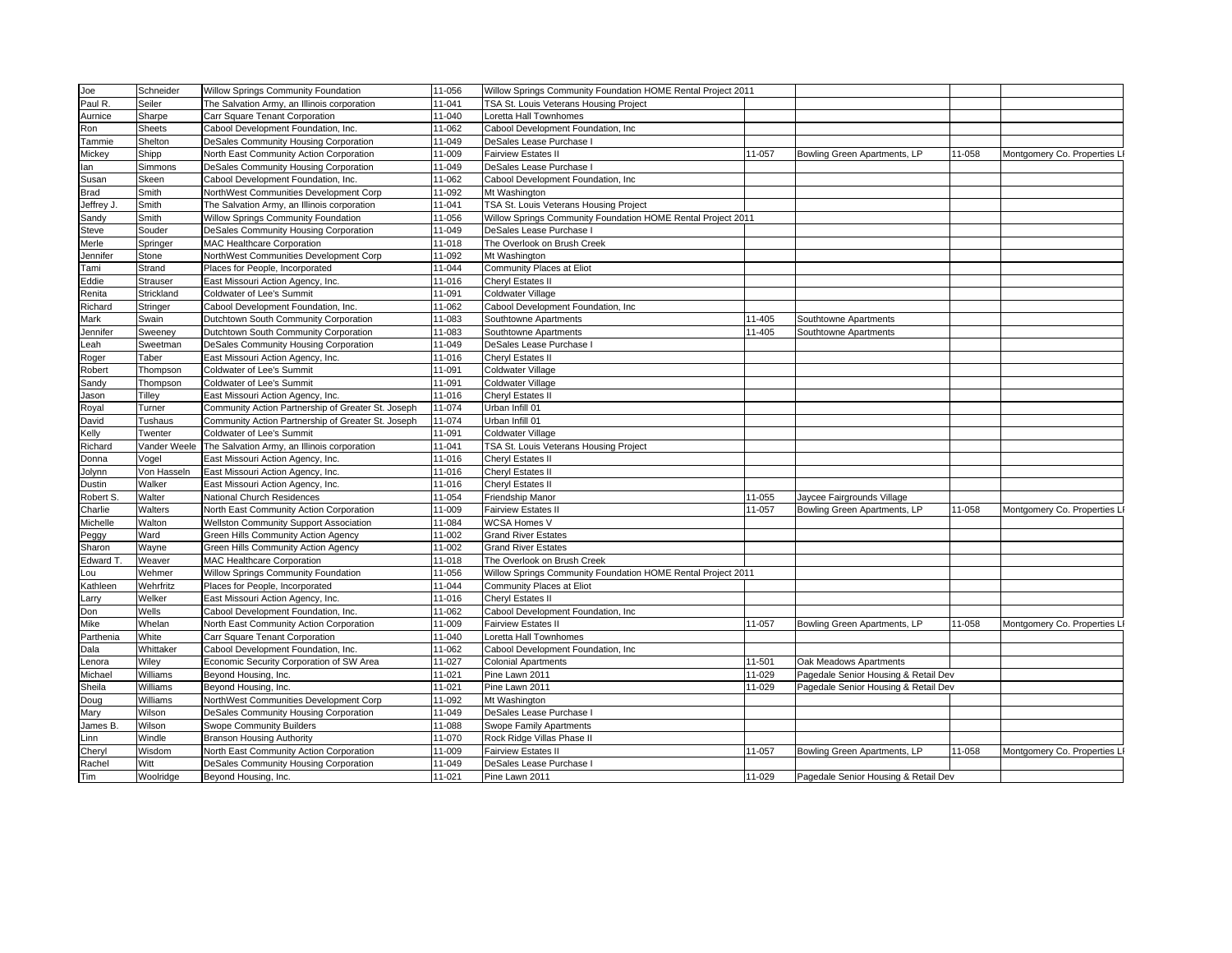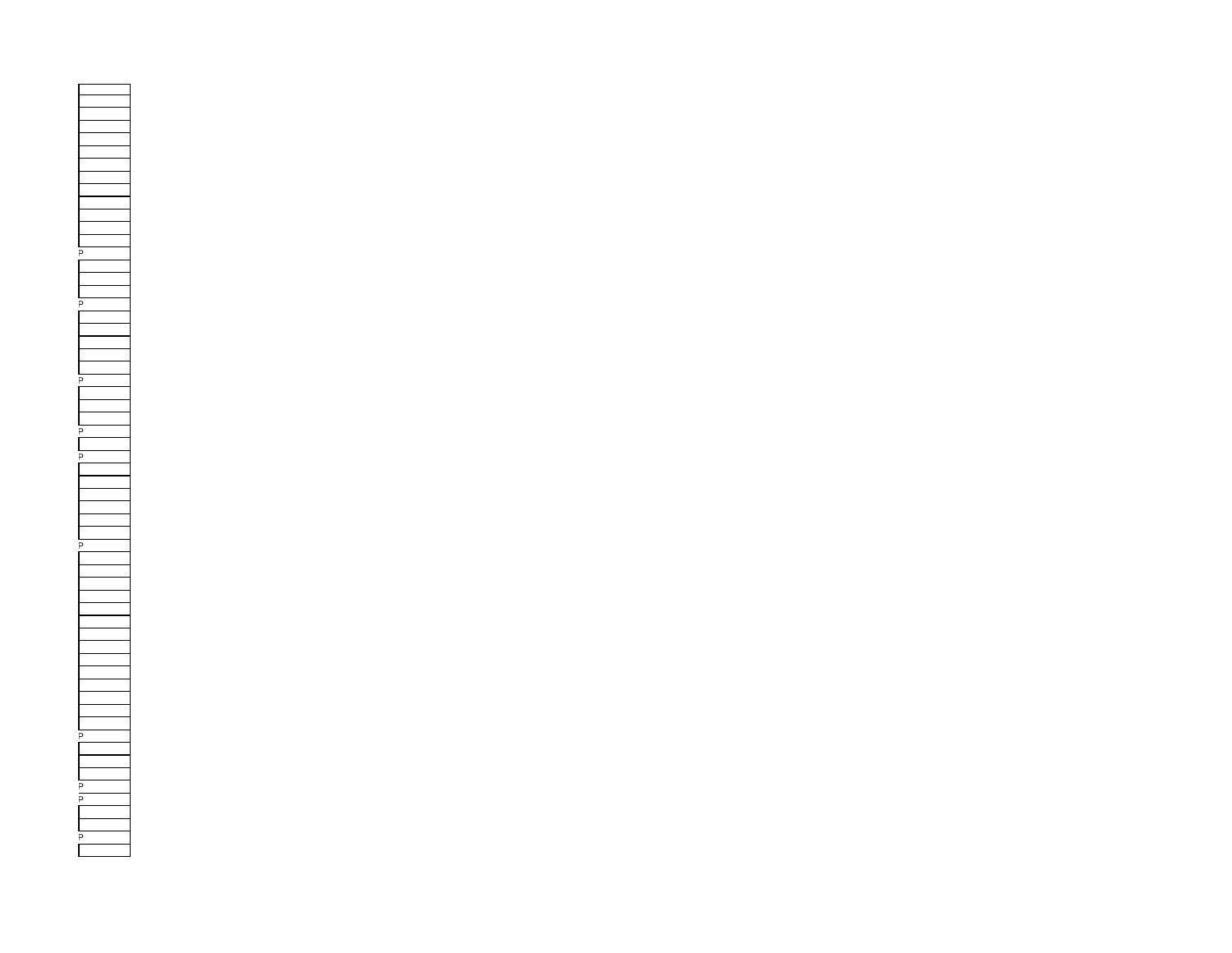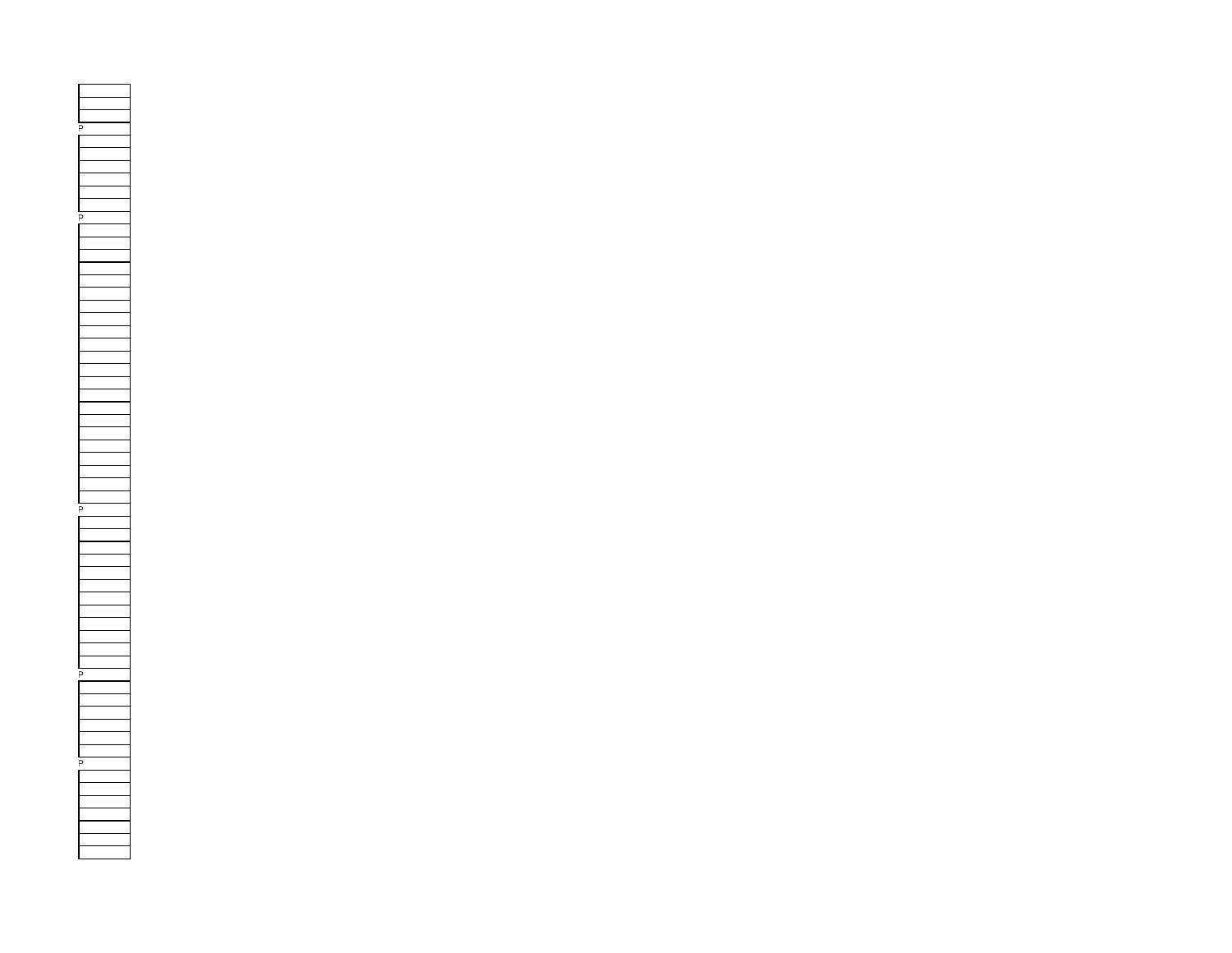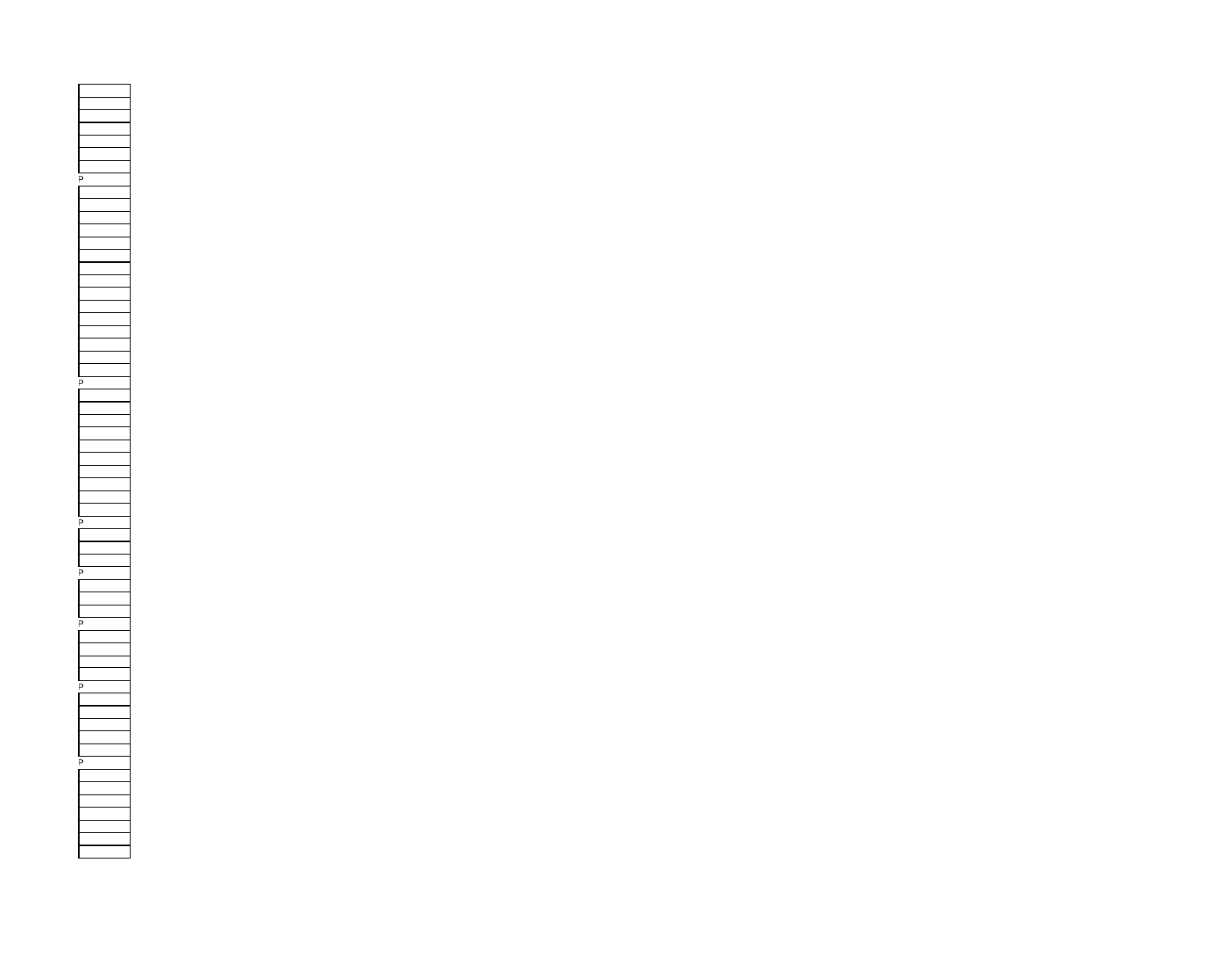